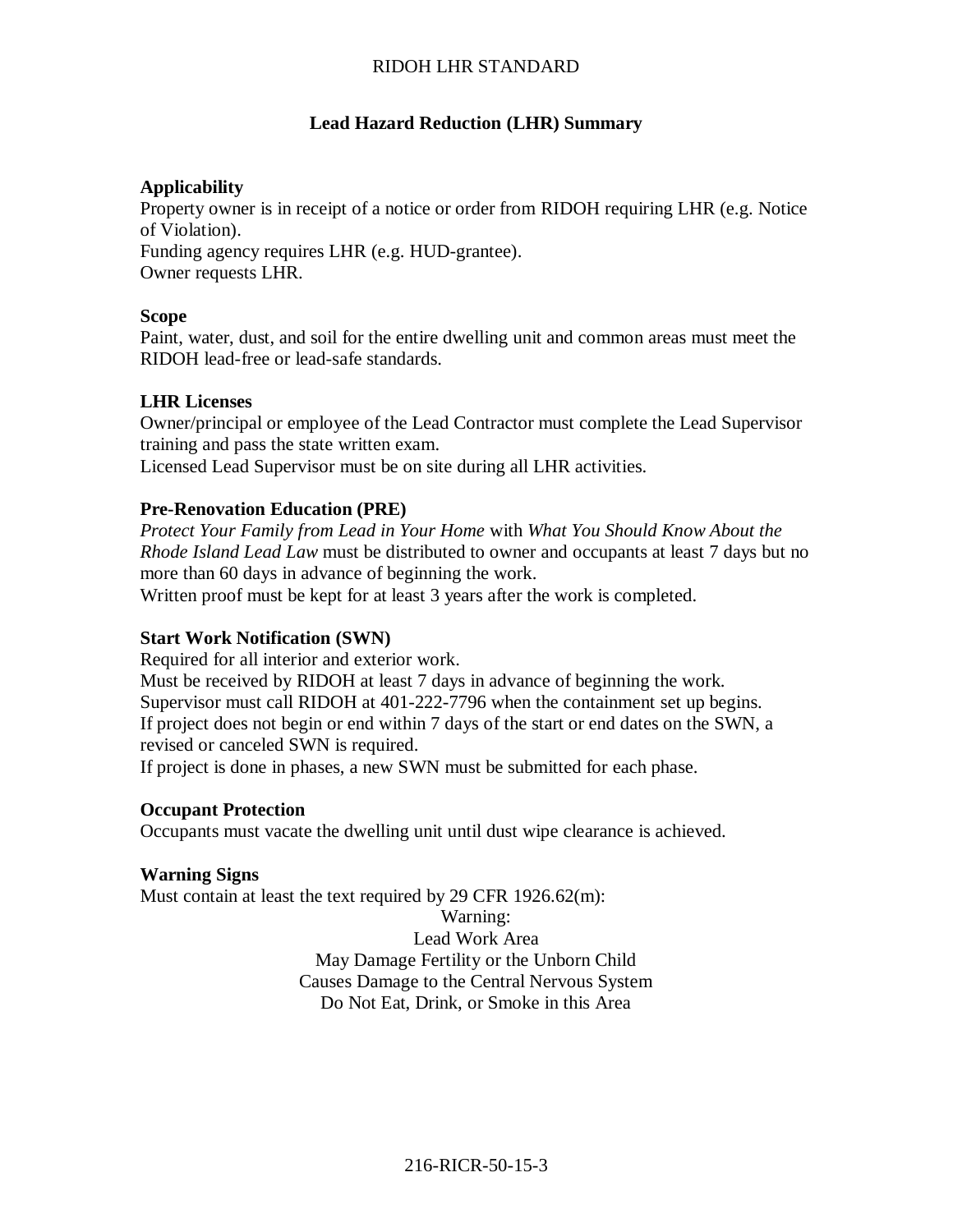Sign Must Contain a 24-hour emergency number (not 911).

To the extent practicable, sign must be in the primary language of the occupants.

Sign must be readily visible and securely affixed in such a way that prevents their loss or unintentional removal.

Sign must remain in place and readable until clearance is achieved.

| <b>Media</b>               | <b>Lead Free</b>  | <b>Lead Safe</b>                                                                                                                                                                                                       | <b>Conditionally</b><br><b>Lead Safe</b>                                 | <b>Lead Hazard</b>                                                                                                                                                                                |
|----------------------------|-------------------|------------------------------------------------------------------------------------------------------------------------------------------------------------------------------------------------------------------------|--------------------------------------------------------------------------|---------------------------------------------------------------------------------------------------------------------------------------------------------------------------------------------------|
| Paint                      | $< 90$ ppm        | 90 to $< 5,000$ ppm<br>or $< 1.0$ mg/cm <sup>2</sup>                                                                                                                                                                   | <b>Intact Paint</b><br>$\geq 5,000$ ppm<br>or $> 1.0$ mg/cm <sup>2</sup> | <b>Damaged Paint</b><br>$\geq 5,000$ ppm<br>or $> 1.0$ mg/cm <sup>2</sup>                                                                                                                         |
| <b>Dust</b>                | $< 10 \mu g/ft^2$ | Floors:<br>10 to $< 40 \mu g / \text{ft}^2$<br>Window Sills:<br>10 to < 250 $\mu$ g/ft <sup>2</sup><br>Window Wells:<br>10 to < 400 $\mu$ g/ft <sup>2</sup><br>Any Other Surfaces:<br>10 to $< 40 \mu g / \text{ft}^2$ |                                                                          | Floors:<br>$> 40 \mu g / \text{ft}^2$<br>Window Sills:<br>$\geq$ 250 µg/ft <sup>2</sup><br>Window Wells:<br>$\geq$ 400 µg/ft <sup>2</sup><br>Any Other Surfaces:<br>$\geq 40 \mu g / \text{ft}^2$ |
| Soil                       | $< 150$ ppm       | $< 400$ ppm                                                                                                                                                                                                            | <b>Covered Soil</b><br>$\geq$ 400 ppm                                    | <b>Bare Soil</b><br>$\geq$ 400 ppm                                                                                                                                                                |
| <b>First Draw</b><br>Water | $<$ 5 ppb         | 5 ppb to $< 15$ ppb                                                                                                                                                                                                    |                                                                          |                                                                                                                                                                                                   |
| <b>Flushed</b><br>Water    | Not Applicable    | $< 15$ ppb                                                                                                                                                                                                             |                                                                          | $\geq$ 15 ppb                                                                                                                                                                                     |

### **Environmental Lead Standards**

### **Interim Controls**

Paint stabilization.

Non-permanent enclosure or encapsulation.

Modification of double-hung windows by stripping sashes, installing track liners, and covering wells.

Covering soil with grass, gravel, or mulch, with or without landscape fabric.

### **Abatement Methods**

Window replacement.

Paint removal using approved methods.

Mechanically fastened permanent enclosure with all edges and seams sealed. Liquid encapsulation products may be considered a form of abatement when approved in advance by RIDOH. The encapsulation process must meet all requirements of the manufacturer's 20-year warranty, including but not limited to, surface assessment testing, proper preparation, approved primers, application methods, number and thickness of coats, periodic monitoring and touch up as necessary.

Component removal/replacement.

Covering soil with pavement.

Excavating lead-contaminated soil.

Replacing all leaded pipes, soldered joints, couplings, and fixtures with lead-free materials.

# 216-RICR-50-15-3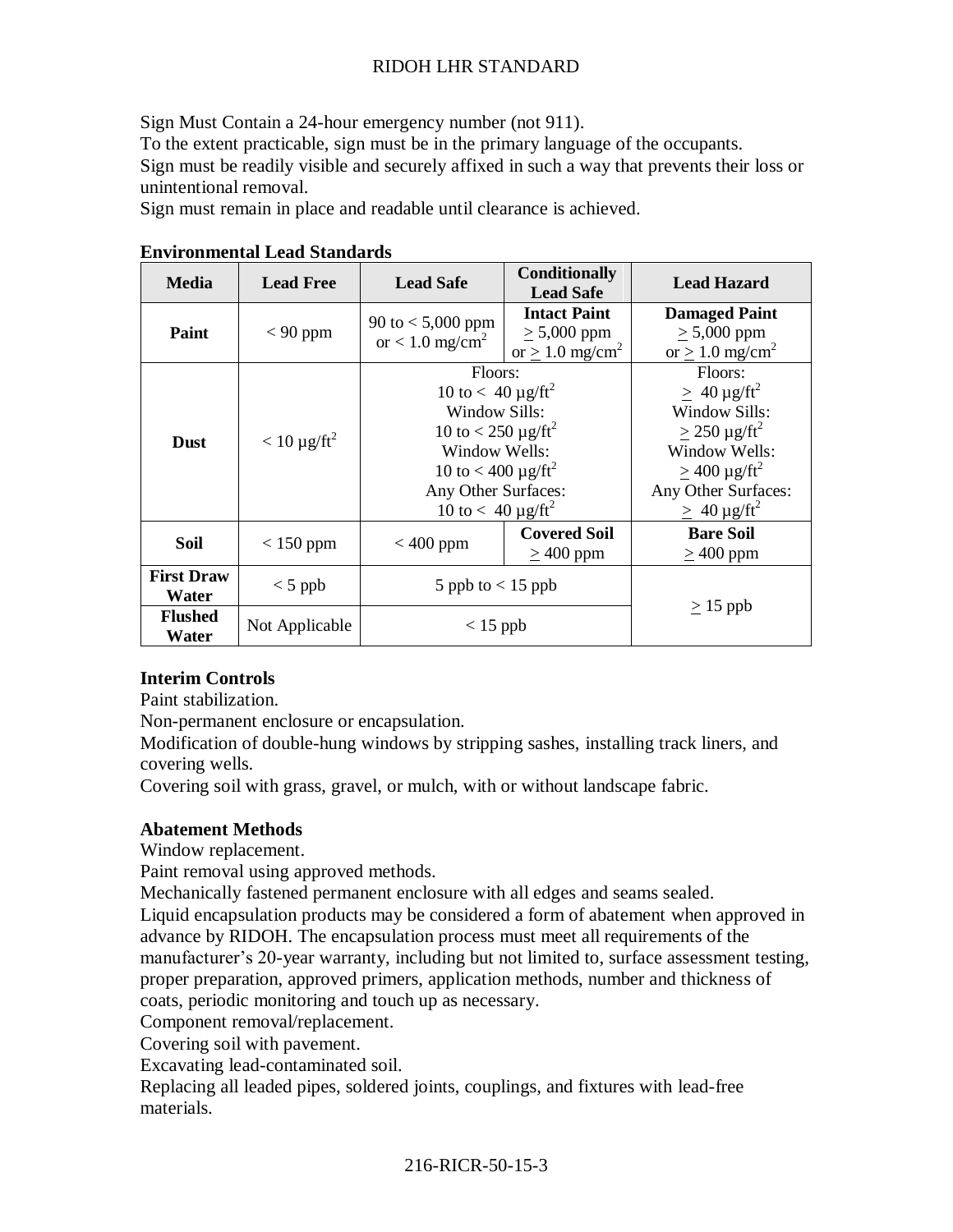## **Prohibited Work Practices**

Dry hand scraping, except for within one foot of electrical outlets;

Dry hand sanding, except for "feathering" of previously treated interior painted surfaces; Using a heat gun or other heated device, which chars paint, or at surface temperatures at or above 1100º F;

Open flame burning or torching;

Using paint strippers which are flammable or contain methylene chloride;

Using mechanical paint removal equipment not controlled by a HEPA vacuum system, and/or with a sanding or scraping disk wider than the direct surface upon which it is being used;

Using dry abrasive blasting equipment not controlled by a HEPA vacuum system; Hydro blasting, including but not limited to, using wet abrasive blasting equipment, and pressure or power washing;

Any other interior methods not approved by RIDOH;

Any other exterior methods not approved by DEM Office of Air Resources; and/or Any treatment in violation of local municipal building codes.

### **Approved Work Practices**

Wet hand scraping or sanding;

"Feathering" of previously treated interior painted surfaces;

Using heat guns that do not char paint or exceed 1100º F;

Paint stripping in adequately ventilated areas using non-flammable chemical strippers that do not contain methylene chloride;

Using shrouded mechanical paint removal equipment controlled by a HEPA vacuum system, provided that any and all spent abrasive, paint, particulate, dust, and/or other debris generated by the operations is immediately collected by the system, and provided that no sanding or scraping disk is wider than the direct surface upon which it is being used;

Using dry abrasive blasting equipment controlled by a HEPA vacuum system, provided that any and all spent abrasive, paint, particulate, dust, and/or other debris generated by the operations is immediately collected by the system, or a vacuum blast system used in accordance with the manufacturer's guidelines(variance required for interior blasting); Any other interior methods approved in writing by RIDOH; or

Any other exterior methods approved in writing by DEM Office of Air Resources.

### **Cleaning**

Cleaning must include the entire dwelling unit and/or common area, as applicable. Final cleaning must begin no sooner than 1 hour after preliminary cleaning was completed.

For mechanical paint removal, final cleaning must begin no sooner than 24 hours after preliminary cleaning was completed.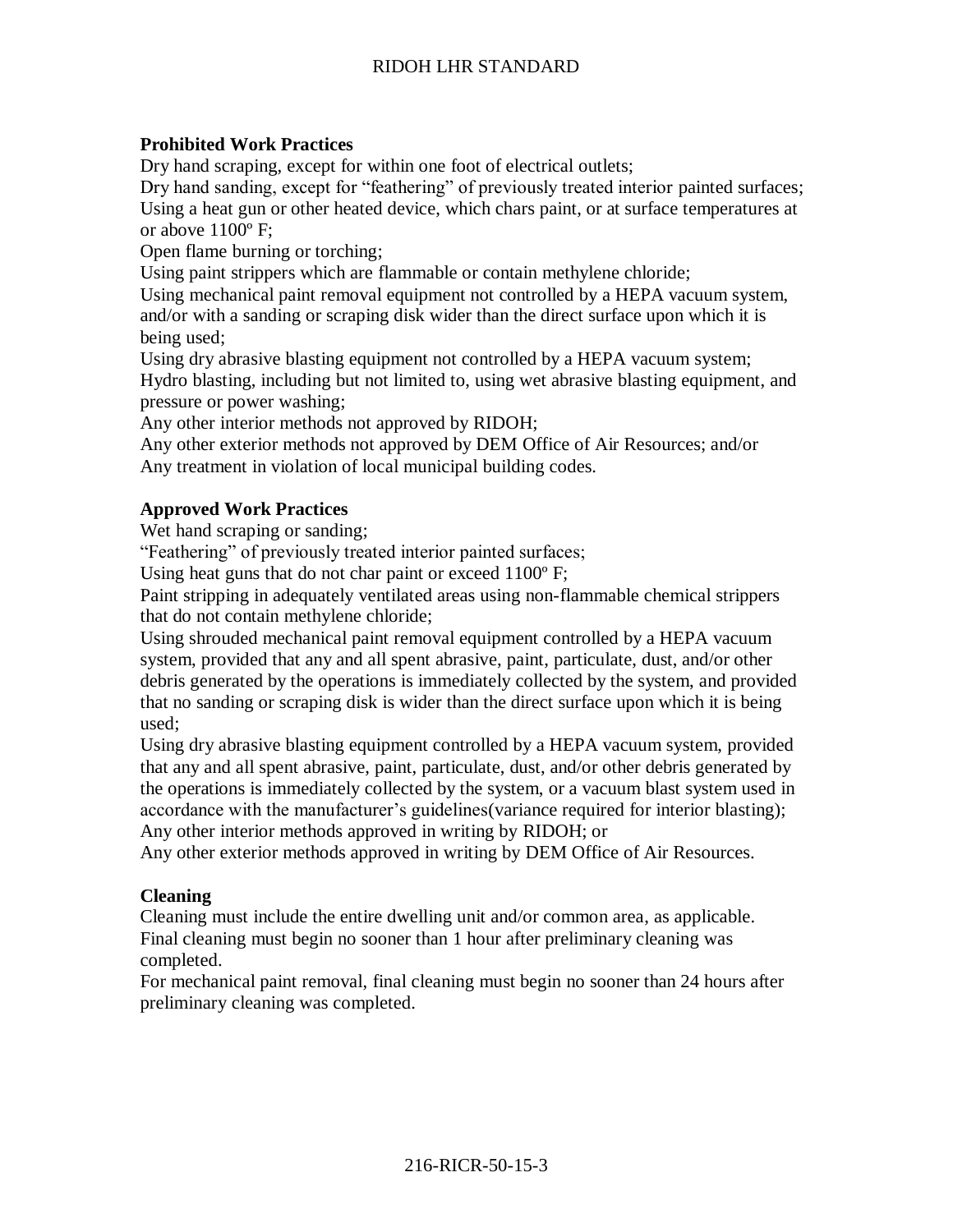### **Clearance Inspection**

Clearance area must be "whole unit". Dust wipe sampling must begin no sooner than 1 hour after final cleaning was completed.

| Form                                                  | <b>Certificate</b>                       | <b>Expiration</b>               |  |  |
|-------------------------------------------------------|------------------------------------------|---------------------------------|--|--|
| $*PBLC-15$                                            | <b>Conditional Lead Safe Certificate</b> | 2 years from passing interior   |  |  |
|                                                       |                                          | dust wipes                      |  |  |
| *PBLC-15I                                             | <b>Interior Conditional Lead Safe</b>    | The following $6/30$ ; exterior |  |  |
|                                                       | Certificate $(11/1-3/31)$                | reinspection required           |  |  |
| PBLC-15E                                              | Certification of Lead-Safe Status with   | No longer issued; deregulated   |  |  |
|                                                       | <b>Annual Reinspection Exemption</b>     | upon property transfer, cannot  |  |  |
|                                                       |                                          | be renewed                      |  |  |
| $*PBLC-21$                                            | <b>Full Lead Safe Certificate or</b>     | No expiration                   |  |  |
|                                                       | <b>Certification of Lead-Free Status</b> |                                 |  |  |
| PBLC-27                                               | Partial Lead Safe Certificate            | Not applicable; temporary       |  |  |
|                                                       |                                          | certificate                     |  |  |
| *Comprehensive Environmental Lead Inspection required |                                          |                                 |  |  |

### **Lead Safe Certificates**

If the project is done is phases, Partial Lead Safe Certificates (PBLC-27) may be obtained to document those areas/media are safe for re-occupancy. An Interior Conditional Lead Safe Certificate (PBLC-15I) may be issued between November  $1<sup>st</sup>$  and March 31<sup>st</sup>, when the weather prevents addressing exterior paint and/or soil hazards. An "Interior" certificate will expire on the following June  $30<sup>th</sup>$ . An exterior reinspection is required on or before June  $30<sup>th</sup>$  to obtain a Conditional Lead Safe Certificate (Form PBLC-15) which will expire 2 years after passing interior dust wipe clearance. After June  $30<sup>th</sup>$ , a whole unit (interior and exterior) inspection, including dust wipe sampling, is required. A final Conditional Lead Safe Certificate (PBLC-15) or Full Lead Safe Certificate (PBLC-21) is required and can only be obtained when all hazards are corrected, and the paint, water, dust, and soil meet the RIDOH lead-free or lead-safe standards as determined by a Comprehensive Environmental Lead Inspection (CELI).